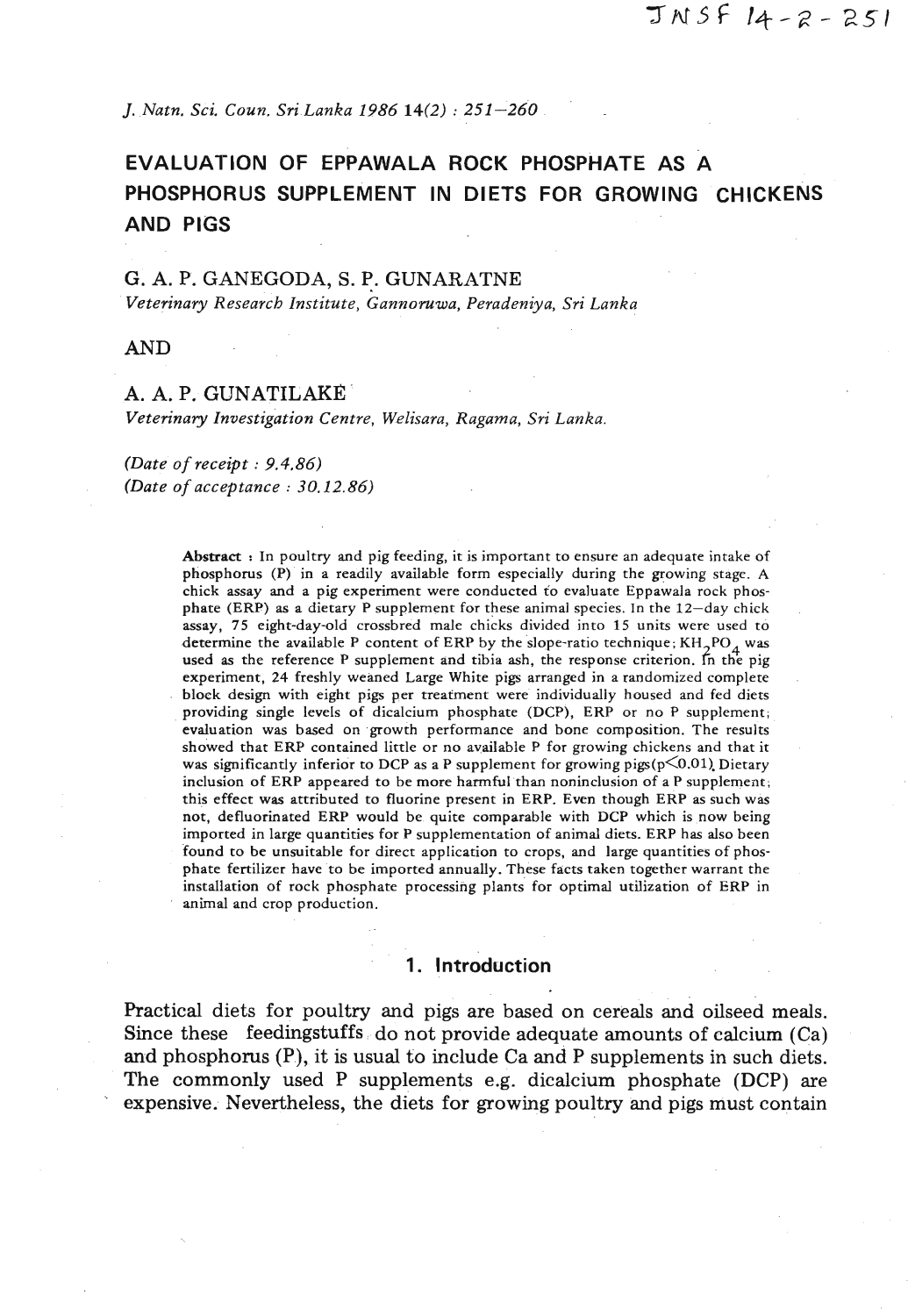adequate levels of P in a readily available form commensurate with their rapid growth.

Rock phosphates from the principal deposits of the world have been evaluated by many workers for P supplementation of diets for farm animals.<sup>10</sup> The variance of the results of those evaluations can be attributed partly to the differences in the available P and fluorine (F) contents of the various rock phosphates.

A huge deposit of light brown rock phosphate of the chlorfluorapatite type was discovered by the Geological Survey Department at Eppawala in 1971. This deposit is being exploited by the State Mining & Mineral Development Corporation to produce unprocessed phosphatic fertilizer; but none of it is being utilized in animal feeding. Defluorination improves the feeding value of rock phosphates by eliminating the hazard of F toxicity as well as by increasing the biologically available P content. However, defluorinating facilities are not available in Sri Lanka. The chick assay and the pig experiment reported herein were therefore thought to be a necessary first step for the proper utilization of Eppawala rock phosphate (ERP) in animal production.

## **2. Experimental**

# **2.1 Phosphorus Supplements**

ERP ground to pass through 0.15mm mesh was procured from the State Mining and Mineral Development Corporation; it contained 23.0% Ca and 14.7% P. DCP procured from the Asia Glues and Chemicals Ltd, Madurai, India for use as the control P supplement in the pig experiment contained 27.5% Ca and 17.8% P. Atomic absorptiometry and colorimetric vanadomolybdate procedure were used for the determination of Ca and P, respectively. Potassium dihydrogen orthophosphate  $(KH_2PO_4)$  of analytical reagent grade was used as the reference P supplement in the chick assay.

## **2.2 Chick Assay**

A batch of 125 crossbred (Hubbard Golden Comet) males procured as dayold chicks were fed a conventional maize-soya bean meal starter diet for 7 days. They were then fasted for  $12$  h and after discarding the heaviest and  $\cdot$ the lightest, 75 of them were divided equally into 15 experimental units (penlots) of similar mean body weights. The penlots were housed in decks of raised wire-floor battery cages in a room with continuous lighting and a temperature of  $25^{\circ}$ C to  $27^{\circ}$ C and randomly assigned to five dietary trea-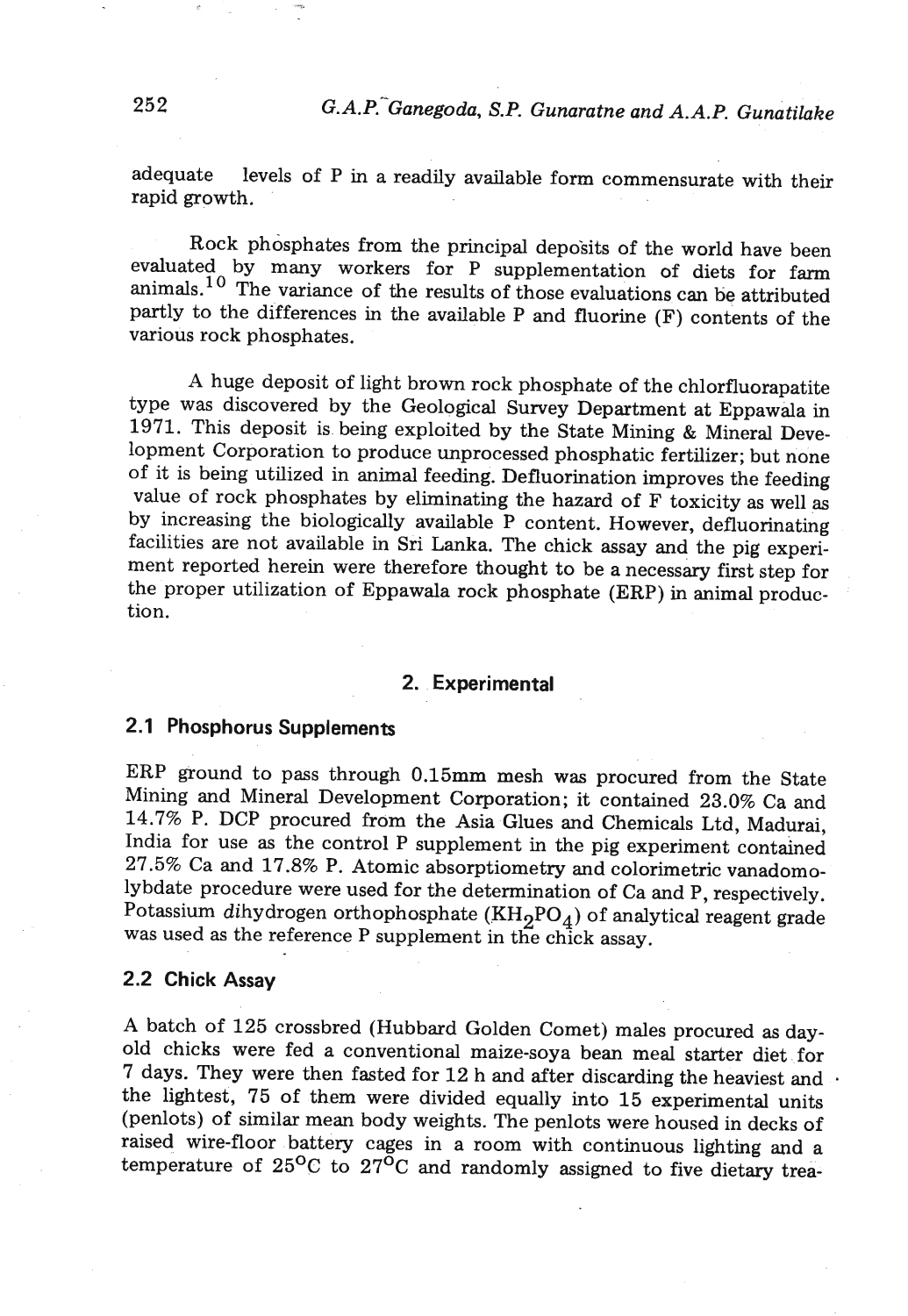# *Eppawala Rock Phosphate as a P source for Animals* **253**

ments. Food and distilled water were provided *ad libitum* for 12 days.

The five diets were as follows: A purified basal diet supplying 0.10% P from the reference P supplement was prepared according to the formula of Corley *et al?* This minimal level of P has been shown to be adequate to prevent chick mortality. Two reference P diets to contain 0.05 and 0.10% additional P and two ERP diets to contain 0.10 and 0.15% additional P were prepared by substituting appropriate amounts of the respective P supplements for maize starch weight for weight in the basal diet.

At the conclusion of the  $12$ -day assay period, each chick was weighed and killed by bleeding. The left tibiae of the chicks from each penlot were freed from adherent tissues after steaming for 5 min, defatted with chloroform-methanol (2:1 v/v) and ashed at  $600^{\circ}$ C for 36 h.

Data on P intake and tibia ash of the penlots that were fed the basal and reference P diets were subjected to linear regression. The reference P response equation so obtained was applied to the penlots that were fed the ERP diets to calculate the fraction of tibia ash due to P intake from the reference P supplement; the remaining tibia ash was attributed to P intake from ERP. Data on ERP intake and tibia ash due to ERP could then be used to obtain the ERP response equation. The available P content of ERP could be estimated by dividing the regression coefficient of the ERP response equation by that of the reference P response equation (slope-ratio technique).

#### **2.3 Pig Experiment**

Twenty-four freshly weaned Large White pigs were arranged in four blocks of three littermate males and four blocks-of three littermate females, and assigned to three dietary regimes in a randomized complete block design. The pigs were individually housed on concrete floors.

Table 1 gives the ingredient composition and nutrient contents of the The pigs were individually housed on concrete floors.<br>Table 1 gives the ingredient composition and nutrient contents of the<br>diets used for two-stage feeding. The positive control and test diets contained<br>supplemental P as dies used for two-stage feeding. The positive control and test diets contained did not contain any supplemental P. Daily feed allowance for each pig, adjusted at weekly intervals according to body weight, was computed from the equation

$$
Y = 0.44 + 0.385 X
$$

where X was the body weight and Y the daily feed allowance, both in kg. The daily allowance was fed in two meals after moistening with water at the rate of 2.51 per kg of feed.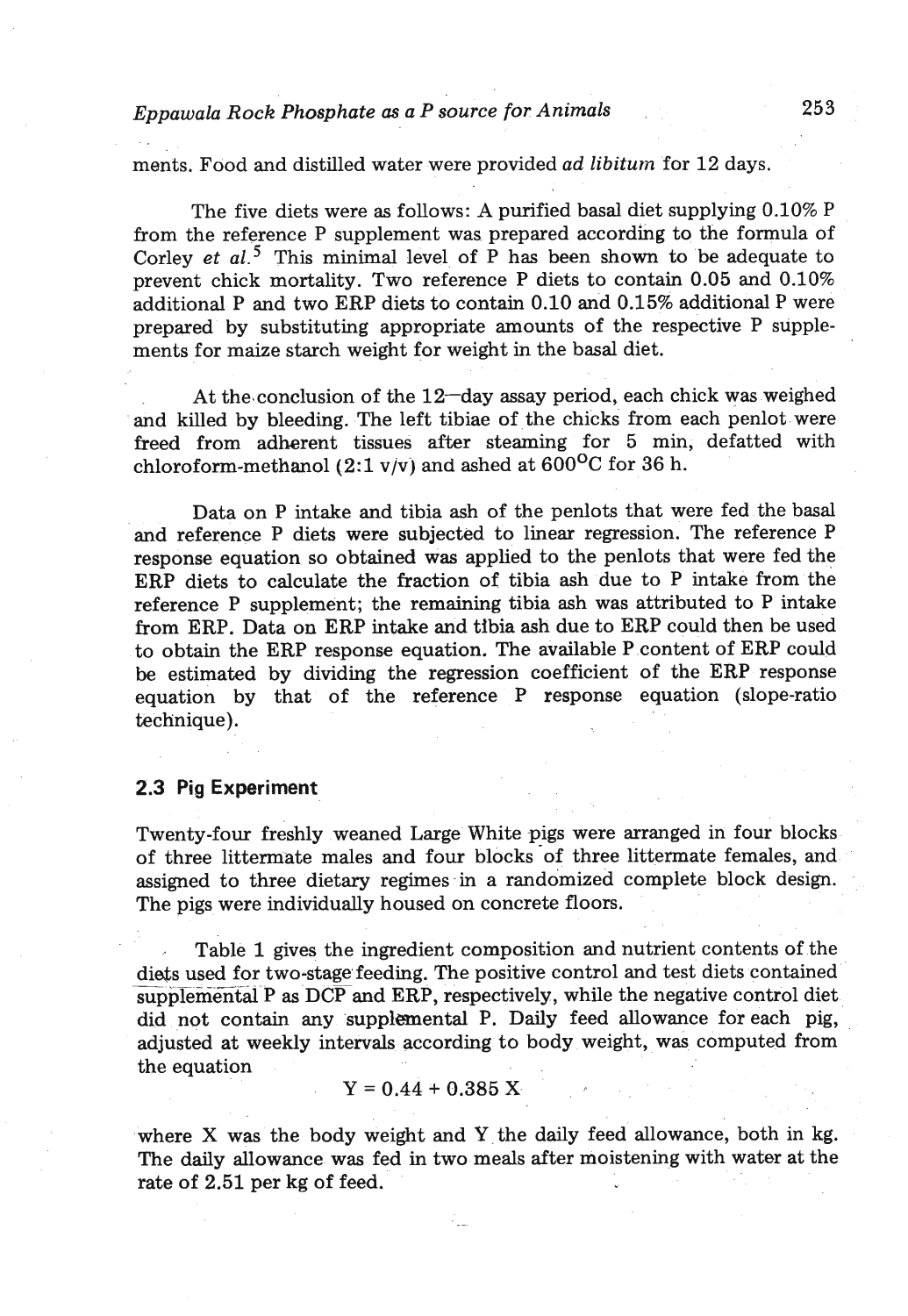| Table 1. Ingredient composition and nutrient contents of the diets in the pig experiment (expressed as g/kg of air-dry diet.<br>unless stated otherwise) |                     |                         |      |                     |                              |      |
|----------------------------------------------------------------------------------------------------------------------------------------------------------|---------------------|-------------------------|------|---------------------|------------------------------|------|
| Feeding stage                                                                                                                                            |                     | Up to 20 kg body weight |      |                     | From 20 to 50 kg body weight |      |
| Diet designation                                                                                                                                         | Positive<br>control | Negative<br>control     | Test | Positive<br>control | Negative<br>control          | Test |
|                                                                                                                                                          |                     |                         |      |                     |                              |      |

| G.A.P. Ganegoda, S.P. Gunaratne and A.A.P. Gunatilake |  |  |
|-------------------------------------------------------|--|--|

| Diet designation                                                                                                                                                                                                                                                   | Positive<br>control | Negative<br>control | ist | rosiuve<br>control | lvegallive<br>control | ו כאן |
|--------------------------------------------------------------------------------------------------------------------------------------------------------------------------------------------------------------------------------------------------------------------|---------------------|---------------------|-----|--------------------|-----------------------|-------|
|                                                                                                                                                                                                                                                                    |                     |                     |     |                    |                       |       |
| Ingredients:                                                                                                                                                                                                                                                       |                     |                     |     |                    |                       |       |
| Ground yellow maize                                                                                                                                                                                                                                                |                     |                     |     |                    |                       |       |
| Wheat flour                                                                                                                                                                                                                                                        |                     |                     |     |                    |                       |       |
| Rice polishings                                                                                                                                                                                                                                                    |                     |                     |     |                    |                       |       |
|                                                                                                                                                                                                                                                                    |                     |                     |     |                    |                       |       |
| Soya bean meal, 46–%<br>Coconut meal, expeller<br>Dicalcium phosphate<br>Eppawala rock phosphate<br>Powdered oyster shell<br>Powdered common salt<br>Vitamin-raze mineral premix <sup>a</sup><br>Zinc bacitracin, 10–%<br>Calculated nutrient contents:<br>Digesti |                     |                     |     |                    |                       |       |
|                                                                                                                                                                                                                                                                    |                     |                     |     |                    |                       |       |
|                                                                                                                                                                                                                                                                    |                     |                     |     |                    |                       |       |
|                                                                                                                                                                                                                                                                    |                     |                     |     |                    |                       |       |
|                                                                                                                                                                                                                                                                    |                     |                     |     |                    |                       |       |
|                                                                                                                                                                                                                                                                    |                     |                     |     |                    |                       |       |
|                                                                                                                                                                                                                                                                    |                     |                     |     |                    |                       |       |
|                                                                                                                                                                                                                                                                    |                     |                     |     |                    |                       |       |
|                                                                                                                                                                                                                                                                    |                     |                     |     |                    |                       |       |
| Crude protein                                                                                                                                                                                                                                                      |                     |                     |     |                    |                       |       |
| Lysine                                                                                                                                                                                                                                                             |                     |                     |     |                    |                       |       |
| Methionine + cystine                                                                                                                                                                                                                                               |                     |                     |     |                    |                       |       |
| Calcium                                                                                                                                                                                                                                                            |                     |                     |     |                    |                       |       |
| Total phosphorus                                                                                                                                                                                                                                                   |                     |                     |     |                    |                       |       |
|                                                                                                                                                                                                                                                                    |                     |                     |     |                    |                       |       |

<sup>2</sup>Zoodry VM 1 (F. Hoffmann-La Roche & Co. AG, Basel, Switzerland) a~oodry VM 1 (F. Hoffmann-La **Roche** & **Co.** AG, Basel, Switzerland)

254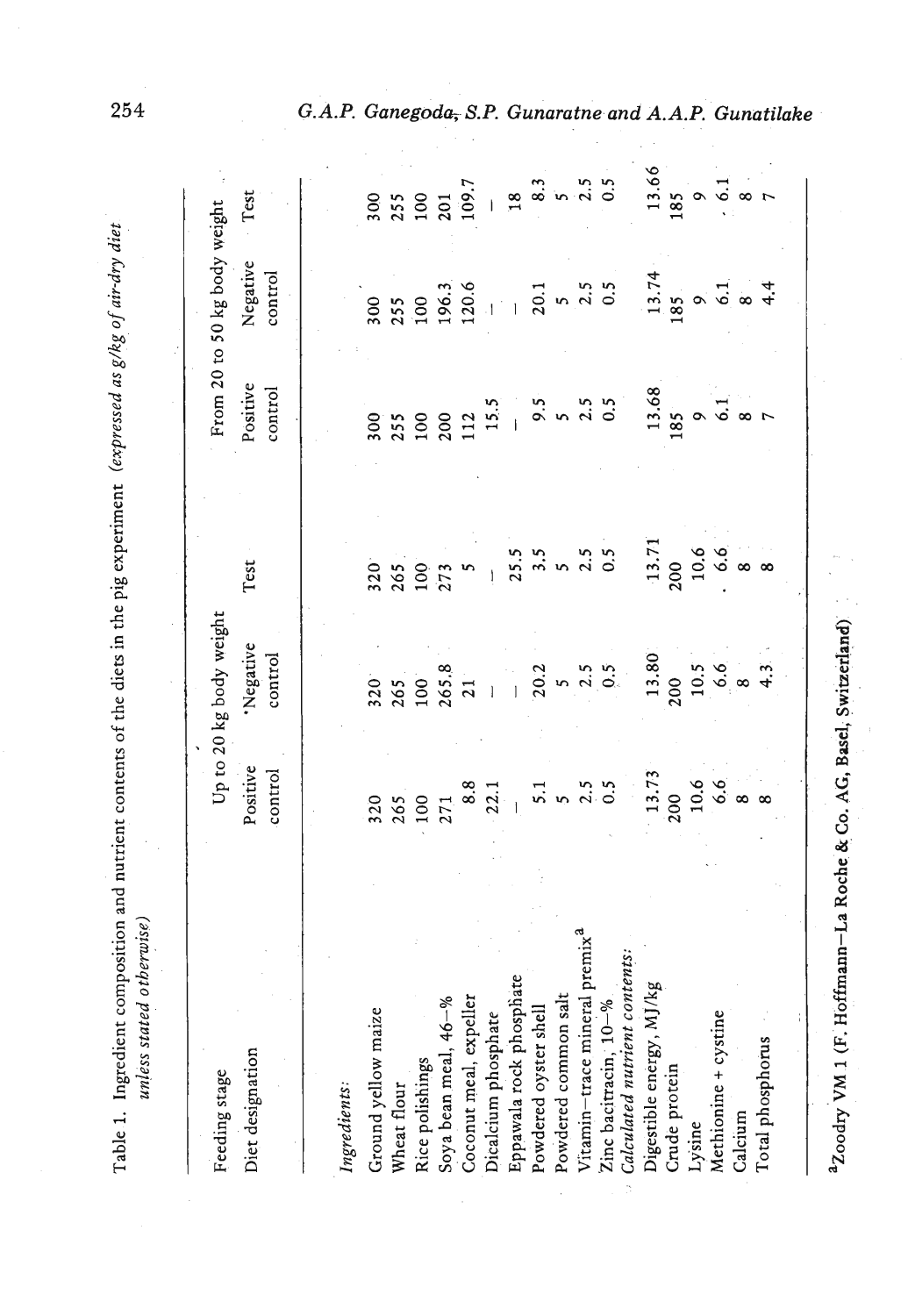# *Eppawala Rock Phosphate as a P source for Animals* **255**

Each pig was slaughtered when it reached 50 kg in body weight and its left fourth metacarpal bone was dissected out. The individual bones were defatted and ashed as in the chick assay; their **dry** fat-free weights were recorded before ashing. Bone Ca and P were determined as in the case of the P supplements. Response to dietary P supplementation was judged by time taken to reach 50 kg in body weight, mean daily feed intake, mean daily weight gain, feed:gain ratio and bone composition. Observations on each criterion were subjected to analysis of variance; differences between treatment means were assessed by Duncan's new multiple range test at **I--%**  significance level.

#### **3. Results**

#### **3.1 Chick Assay**

The results of the chick assay for the estimation of available P in ERP is summarised in Table 2. There was virtually no accumulation of tibia ash attributable to P intake from ERP, indicating that the available P content of ERP for growing chickens **was** virtually nil.

#### **3.2 Pig Experiment**

Table 3 gives a summary of the results of the pig experiment. The pigs on the ERP-supplemented dietary regime took a longer time to attain the final weight and consumed more feed per unit weight gained than those on the DCP-supplemented dietary regime (p<0.01). Inclusion of ERP as a dietary P supplement appeared to be worse than noninclusion of **a** P supplement. -However, retention of Ca and P in bone was not affected by the dietary treatments.

## **4. Discussion**

The principal rock phosphate deposits of the world can be broadly typed **as**  continental and island deposits. Continental deposits such **as** those occurring in North Africa and North America contain 3 to 4% **F,** whereas deposits found in the Pacific and Indian Ocean islands generally contain only half that or even less.<sup>15</sup> Island deposits had been generally regarded as safe for P supplementation of cattle, pig and poultry diets.<sup>13</sup>

However, it is evident from the results that **ERP** is virtually ineffective for P supplementation of diets for growing poultry, Since ERP contains about  $2\%$  F,<sup>2</sup> the ERP diets fed during the starter and grower stages of the pigs (Table 1) must have contained at least 510 and 360 ppm F, respectively. That these levels are deleterious to pig performance is indicated by the fact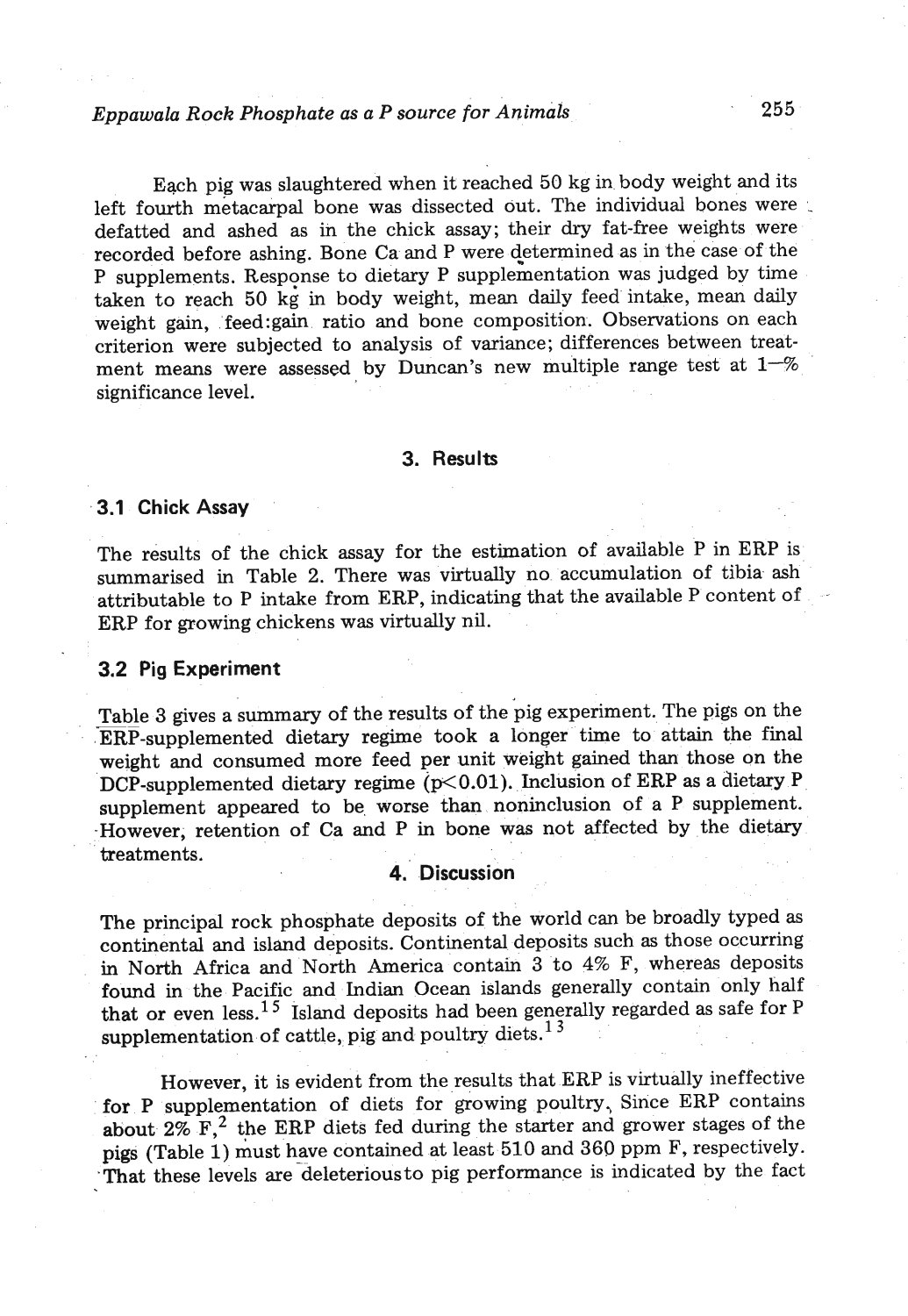| $\frac{1}{2}$<br>r nh an<br>۱<br>ء<br><b>Line of our of</b><br>$\vdots$<br>$\ddot{\phantom{0}}$ |                       |
|-------------------------------------------------------------------------------------------------|-----------------------|
| $\frac{1}{2}$<br>í                                                                              | $max_{\alpha} \alpha$ |
| in anar<br>ا<br>دام                                                                             |                       |

*(mean values of thr5e replicates of five male chicks per treatment)*  (mean values of three replicates of five male chicks per treatment)

| $\begin{array}{r} 67 \\ 127 \\ 134 \\ 285.5 \\ 144.2 \\ 165.3 \\ 169.8 \\ 99.8 \\ 0.6 \\ \end{array}$<br>$67$<br>$130$<br>$117.1$<br>$117.1$<br>$796.8$<br>$100.2$<br>$0.6$<br>$0.6$<br>142.8<br>142.8<br>$67$<br>133<br>122<br>244.3<br>244.3<br>$\begin{array}{c} 67 \\ 130 \\ 117 \\ 176.0 \\ 176.0 \\ -1 \end{array}$<br>118.2<br>118.2<br>$\begin{array}{c} 67 \\ 129 \\ 115 \\ 115.5 \\ 113.5 \\ - \end{array}$<br>$100.6$<br>100.6<br>supplement <sup>D</sup> , mg<br>Initial weight at 8 days of age, g<br>Weight after 12–day feeding, g<br>Tibia ash due to reference P, mg<br>Tibia ash due to ERP, mg<br>Total P intake, mg<br>Total tibia ash, mg<br>P intake from ref. I<br>ERP <sup>c</sup> intake, mg<br>Food intake, g | Diet designation: | Basal <sup>2</sup> | $Basal + 0.05%$<br>reference P | $Basal + 0.10%$<br>reference P | $Basal + 0.10%$<br>ERP P | $Basal + 0.15%$<br>ERP P |
|-----------------------------------------------------------------------------------------------------------------------------------------------------------------------------------------------------------------------------------------------------------------------------------------------------------------------------------------------------------------------------------------------------------------------------------------------------------------------------------------------------------------------------------------------------------------------------------------------------------------------------------------------------------------------------------------------------------------------------------------|-------------------|--------------------|--------------------------------|--------------------------------|--------------------------|--------------------------|
|                                                                                                                                                                                                                                                                                                                                                                                                                                                                                                                                                                                                                                                                                                                                         |                   |                    |                                |                                |                          |                          |
|                                                                                                                                                                                                                                                                                                                                                                                                                                                                                                                                                                                                                                                                                                                                         |                   |                    |                                |                                |                          |                          |
|                                                                                                                                                                                                                                                                                                                                                                                                                                                                                                                                                                                                                                                                                                                                         |                   |                    |                                |                                |                          |                          |
|                                                                                                                                                                                                                                                                                                                                                                                                                                                                                                                                                                                                                                                                                                                                         |                   |                    |                                |                                |                          |                          |
|                                                                                                                                                                                                                                                                                                                                                                                                                                                                                                                                                                                                                                                                                                                                         |                   |                    |                                |                                |                          |                          |
|                                                                                                                                                                                                                                                                                                                                                                                                                                                                                                                                                                                                                                                                                                                                         |                   |                    |                                |                                |                          |                          |
|                                                                                                                                                                                                                                                                                                                                                                                                                                                                                                                                                                                                                                                                                                                                         |                   |                    |                                |                                |                          |                          |
|                                                                                                                                                                                                                                                                                                                                                                                                                                                                                                                                                                                                                                                                                                                                         |                   |                    |                                |                                |                          |                          |
|                                                                                                                                                                                                                                                                                                                                                                                                                                                                                                                                                                                                                                                                                                                                         |                   |                    |                                |                                |                          |                          |
|                                                                                                                                                                                                                                                                                                                                                                                                                                                                                                                                                                                                                                                                                                                                         |                   |                    |                                |                                |                          |                          |
|                                                                                                                                                                                                                                                                                                                                                                                                                                                                                                                                                                                                                                                                                                                                         |                   |                    |                                |                                |                          |                          |
|                                                                                                                                                                                                                                                                                                                                                                                                                                                                                                                                                                                                                                                                                                                                         |                   |                    |                                |                                |                          |                          |

a=ontained 1.0 % p from reference P supplement.  ${}^{\bf a}$ Contained 0.10 % P from reference P supplement.

 $\frac{4}{2}$  $b_{KH_2PO_4}$ 

 $c$ Contained 14.7 % P

suppression in mg and Y the tibia ash content due to reference P, also in mg (r = 0.995). S  $\alpha$ computed from the reference P response equation  $Y = 61.6003 + 0.33$  X where X is the P intake from the reference P  $\epsilon$ dcomputed from the reference P response equation  $Y = 61.6003 + 0.33$  X where X is the P intake from the reference P supplement in mg and Y the tibia ash content due to reference P also in ma $\zeta = 0.605$ . supplement in mg and Y the tibia ash content due to reference P, also in mg  $(t = 0.995)$ .

lake (f = 0.01311011 argument intake (f = 0.01311 correlation with ERP intervention with ERP intervention with  $\kappa$ <sup>e</sup>No linear correlation with ERP intake  $(r = 0.015)$ .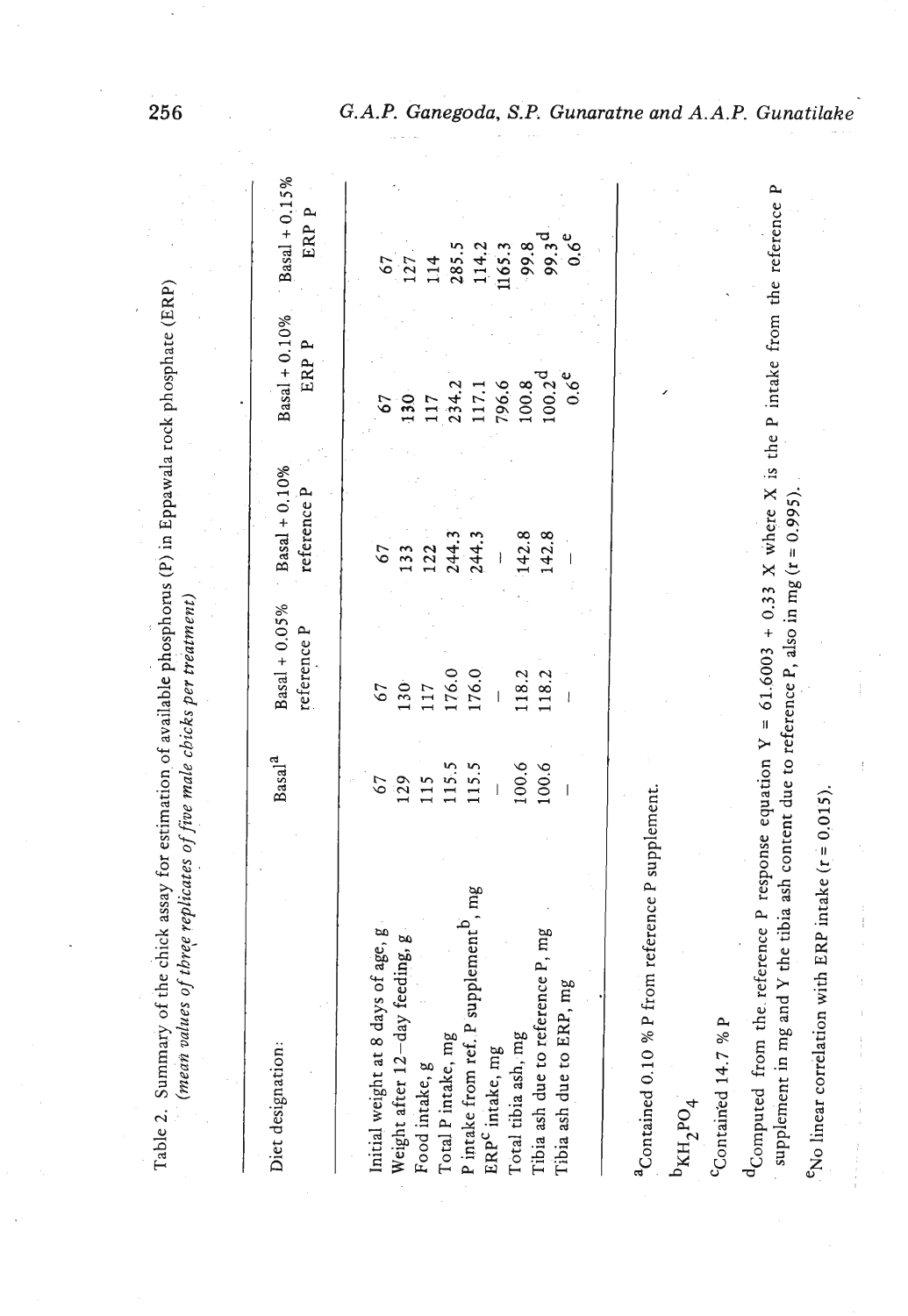# *Eppawaka Rock Phosphate as a P source for Animals*

Table 3. Growth performance and bone composition of pigs fed diets with dicalcium phosphate (DCP), Eppawala rock phosphate (ERP) or no phosphorus supplement from weaning to 50-kg body weight

*(medn values of four males and four females per treatment in randomised complete block design)* 

|                                                      | Positive<br>control | Negative<br>control | Test                   | SE of<br>diff. | CV<br>(% ) |
|------------------------------------------------------|---------------------|---------------------|------------------------|----------------|------------|
| Phosphorus supplement:                               | <b>DCP</b>          | None                | ERP                    |                |            |
| Initial wt., kg                                      | 10.4                | 10.5                | 10.4                   |                |            |
| Time taken to reach 50-kg wet.days 83.1 <sup>2</sup> |                     | $89.3^{a}$          | $96.3^{b}$             | 2.1            | 4.9        |
| Mean daily feed intake, kg                           | $1.48^{a}$          | 1.45                | $1.48^{a}$             | 0.02           | 12.3       |
| Mean daily wt. gain, kg                              | $0.49^{a}$          | $0.45^{ab}$         | $0.42^{b}$             | 0.01           | 5.6        |
| Feed:gain ratio                                      | 3.02 <sup>a</sup>   | $3.28^{ab}$         | $3.49^{b}$             | 0.12           | 7.4        |
| Left fourth metacarpal:                              |                     |                     |                        |                |            |
| Fat-free dry wt., g                                  | 6.395               | 6.231               | 6.340                  |                |            |
| Ash, g/kg                                            | $609.4^{a}$         | $608.0^{a}$         | $611.0^a$              | 7.2            | 0.3        |
| Calcium, g/kg                                        | $234.0^{a}$         | $232.2^a$           | $232.9^{a}$            | 5.3            | 0.6        |
| Phosphorus, g/kg                                     | 111.0 <sup>2</sup>  | $108.6^a$           | $106.7^{\textstyle a}$ | 2.9            | 0.7        |

In a given row, values with different superscripts are significantly different ( $p < 0.01$ ).

Table 4. Maximum safe dietary fluorine levels for different farm animals according to form of fluorine *(expressed as mg/kg dry matter)* Table 4.

|                       | Sodium fluoride | Rock phosphate |
|-----------------------|-----------------|----------------|
|                       |                 |                |
| Young cattle          |                 | 30             |
| Dairy cow             | $30 - 50$       | $65 - 100$     |
| Beef cattle           | $40 - 50$       | $65 - 100$     |
| Young sheep and goats |                 | 60             |
| Adult sheep and goats | $70 - 100$      | $100 - 200$    |
| Pigs                  |                 | 150            |
| Chickens              | $150 - 300$     | $300 - 400$    |
| Laying hens           |                 | 300            |
| Turkeys               | $300 - 400$     | 300            |

257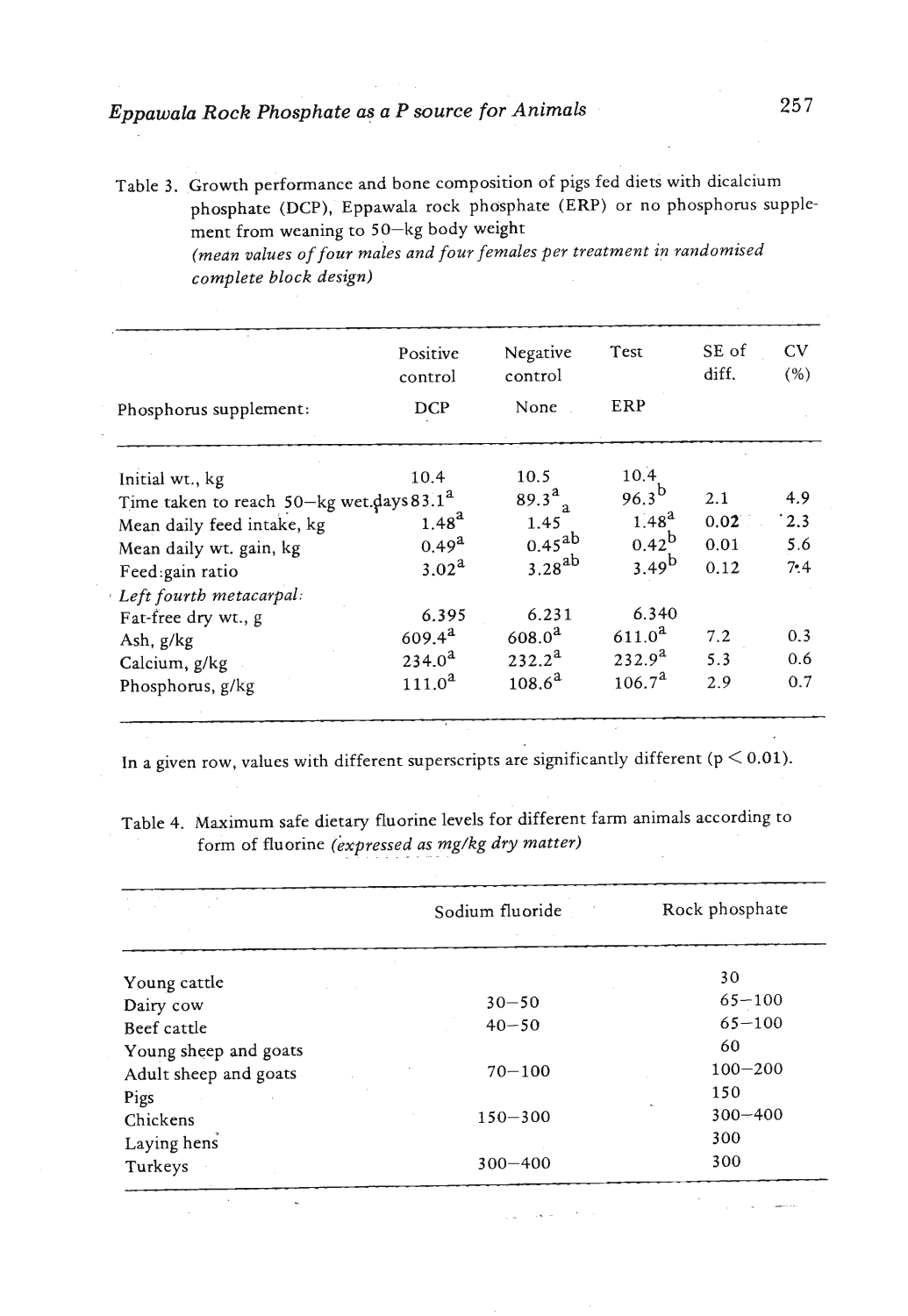258 G.A.P. Ganegoda, S.P. Gunaratne and A.A.P. Gunatilake<br>
that the pigs given ERP fared marginally worse than those given no P supplement. Kick et  $al^{10}$  have found that rock phosphate levels giving more than 175 and 700 ppm F in the diet were not safe for pigs and chickens, respectively, even for short-term feeding.

The etiology of F toxicity (fluorosis) in livestock has been comprehensively discussed by Underwood.<sup>15</sup> As in the case of the other toxic mineral elements, the maximum safe level of dietary F varies according to the age and species of the animal, the physical and chemical form of the element, the duration and continuity of the intake and the nature and proportions of the other dietary ingredients. Highly soluble F sources like sodium fluoride are much more toxic than highly insoluble sources like calcium fluoride; rock phosphates are intermediate. Table 4 gives the maximum safe dietary levels of F for various farm animals and F sources.

Highly effective defluorinating procedures have been developed to reduce the F content of rock phosphates to safe levels. The degree of heat treatment required to defluorinate rock phosphate is also adequate to convert its P to the readily available ortho-phosphate form and may sometimes be severe enough to convert some of the *ortho-phosphate* form to less available  $pyro-$  and  $meta-phosphate$  forms.<sup>15</sup> However, there is ample evidence to show that defluorinated rock phosphates are as good as DCP for supplementation of diets for growing chickens,  $6$  laying hens,  $8$  growing  $pigs^{3,4,7,11}$  and growing sheep.<sup>9</sup> The maximum level of residual F in defluorinated rock phosphates for pig feeding is considered to be  $0.2 \%$ .<sup>14</sup>

## **5. Conclusion** .

To sum up, ERP as such is unsuitable as a P supplement for farm animals due to its low P availability and high F toxicity. It is possible to reduce its F content to a perfectly safe level and simultaneously increase the available P content to that of DCP by an appropriate defluorinating procedure. Defluorinated ERP would be quite comparable with DCP which is now being imported in large quantities for P supplementation of diets for livestock and 'poultry. In crop production too, ERP as such is unsuitable for direct application, especially to quick-growing crops<sup>16</sup> and huge quantities of phosphatic fertilizer have to be imported annually. Technological and agronomic studies have clearly shown that ERP is quite suitable for production of single and triple superphosphates.<sup>2</sup> These facts taken together warrant the installation of appropriate processing plants for the optimum utilization of ERP in animal and crop production.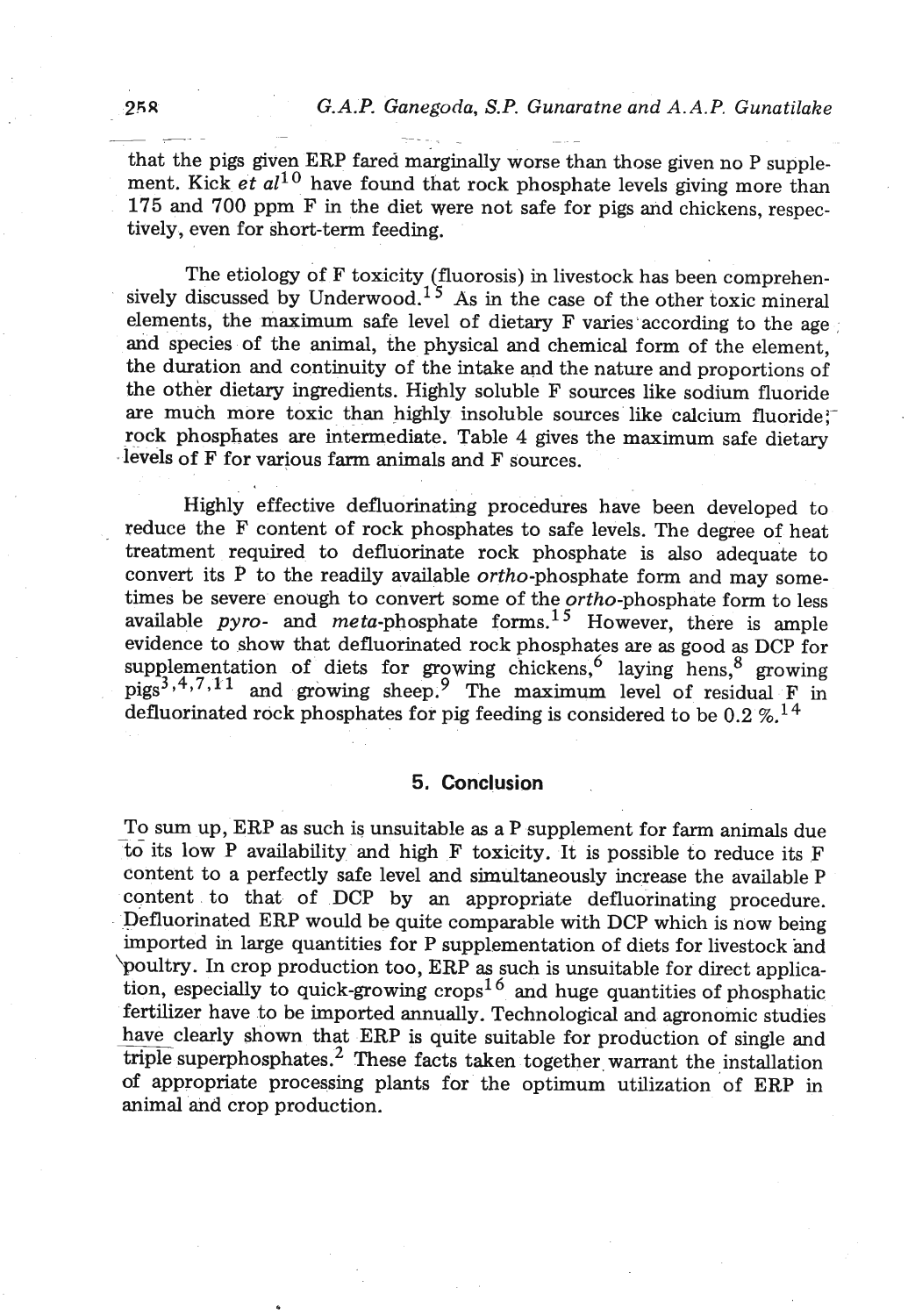# *Eppawala Rock Phosphate as a P source for Animals* . **259**  Eppawala Rock Phosp<br>Acknowledgements

## **Acknowledgements**

This work was partly supported by a research grant from the Natural Resources, Energy and Science Authority of Sri Lanka. The authors are thankful to Mr Hilary D. Fernando of Christombu **Farm** and Tea Gardens, Bulathsinhala, for supplying the experimental chicks free-of-charge. The assistance of Mr G. T. S. Ranaweera of the State Piggery, Welisara, in the pig experiment and of Mr E. M. C. Ekanayake of the Veterinary Research Institute, Gannoruwa, in bone analysis is gratefully acknowledged.

#### References

- *1. AEC (1978). Animal Feeding: Document No 4.* Societe de Chimie Organique et Biologique, **03600** Commentry, France.
- 2. AMARASIRI, S. L. **(1983).** Unpublished data.
- **3.** AMMERMAN, C. B., ARRINGTON, L. R., McCALL, J. T., FEASTER, J. P., COMBS, G. E. & DAVIS, G. K. **(1963).** Inorganic phosphorus utilization by swine as measured by an isotope technique. J. *Anim. Sci.,* **22: 890-893.**
- 4. CHAMBERLAIN, C. C. & GRIFFIN, S. A. **(1963).** Sources and levels of phosphorus for growing-finishing swine. J. *Anim. Sci.,* **22: 242** (abstract).
- **5.** CORLEY, J. R., BAKER, D. H. & EASTER, R. A. **(1980).** Biological availability of phosphorus in rice bran and wheat bran **as** affected by pelleting. J. *Anim, Sci.,* **50: 286-292.**
- **6.** DILWORTH, B. C. & DAY, E. J. **(1964).** Phosphorus availability studies with feedgrade phosphates. *Poult. Sci.,* 43: **1039-1044.**
- **7.** HARMON, B. G., CORNELIUS, S. G., BAKER, D. H. & JENSEN, A. H. **(1974).**  Efficiency of defluorinated phosphate **as** a supplement in swine rations. *J. Anim. Sci.,* **39: 182-183.**
- **8.** HARMS, R. H., DOUGLAS, C. R, & WALDROUP,' P. W. **(1961).** The effects of feeding various levels and sources of phosphorus to laying hens. *Univ. Flu. Agric. Exp. Sta. Bull.,* No **644; 24pp.**
- **9.** HEMINGWAY, R. G. & FINN, A. M. **(1977);** Comparative retentions of fluorine and phosphorus by grazing sheep given either defluorinated rock phosphate or dicalcium phosphate of different particle sizes. *J. Agric. Sci. UK*, 89: 683-685.